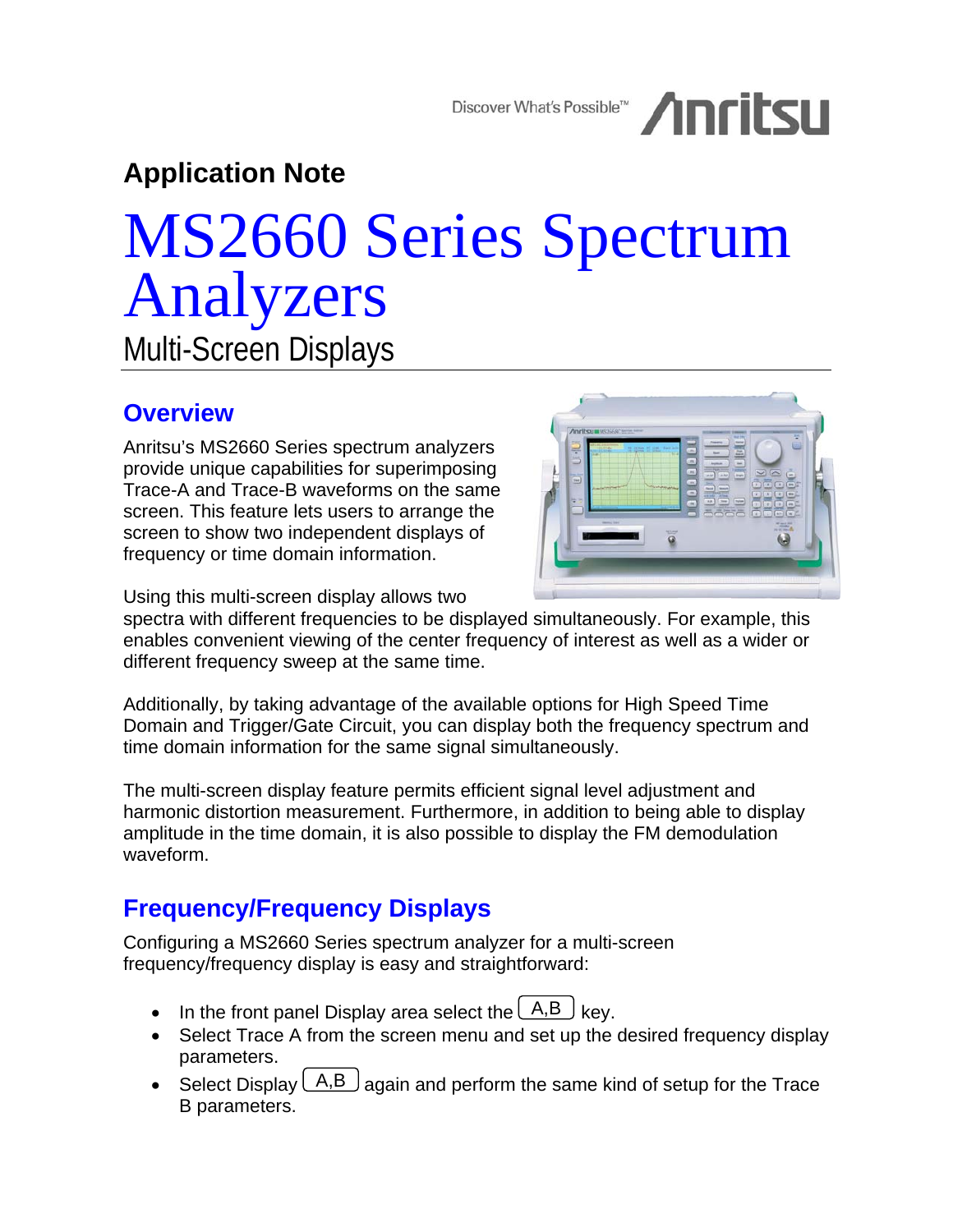Now the trace information is configured and you can go to the multi-screen display:

- Select  $S$ hift and then select Display  $(A,B)$  again to access "A/B, A/BG".
- The screen menu choices now allow you to select the Trace A size to be less than or greater than the size of Trace B. Note that the markers are active on the larger waveform.

Figure 1 illustrates a multi-screen frequency/frequency display that shows a center frequency and its associated first harmonic.



*Figure 1. Multi-screen frequency/frequency display.* 

## **Frequency/Time Displays**

For pulse and burst measurement applications, you can view both the frequency content and time information of a signal using a similar setup procedure:

- In the front panel Display area select the  $\lfloor A,B \rfloor$  key.
- Select Trace A from the screen menu and define the desired frequency range.
- In the Display area select the  $\lfloor$  Time  $\rfloor$  key and configure the desired time display.
- Select  $\overline{\text{Shift}}$  and then select Display  $\overline{\text{Time}}$  again to obtain the "Trace A/Time" multi-screen display.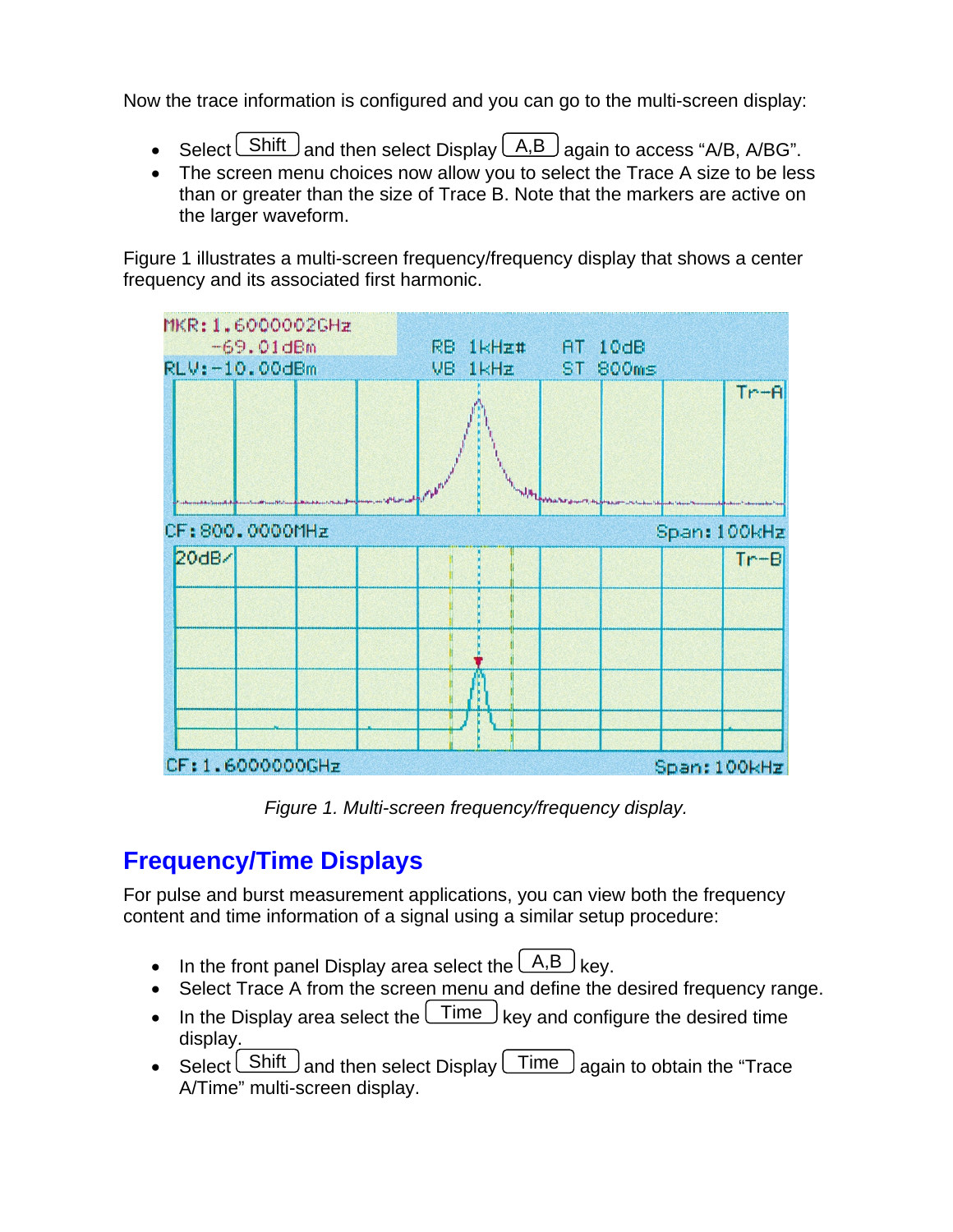Figure 2 illustrates a frequency/time display of a pulsed RF signal frequency with its associated time domain response.



*Figure 2. Multi-screen frequency/time display.*

The parameters originally set for Trace B in a frequency/frequency display such as Figure 1 are maintained until modified by the user. Therefore, you can easily switch from this frequency/time display to the previous frequency/frequency display as follows:

• Select  $\boxed{\text{Shift}}$  and then select Display  $\boxed{\text{A,B}}$  to access "A/B, A/BG".

#### **Summary**

The unique capabilities in MS2660 Series spectrum analyzers for displaying two waveforms on the same screen provide a powerful tool for development and test, yet are easy to use. There are important applications in both the frequency and time domains.

The related MS2660 Series Spectrum Analyzers application note "Time Domain Displays for Pulse Measurements" has helpful information explaining why time domain displays are important, and illustrating several important applications for them.